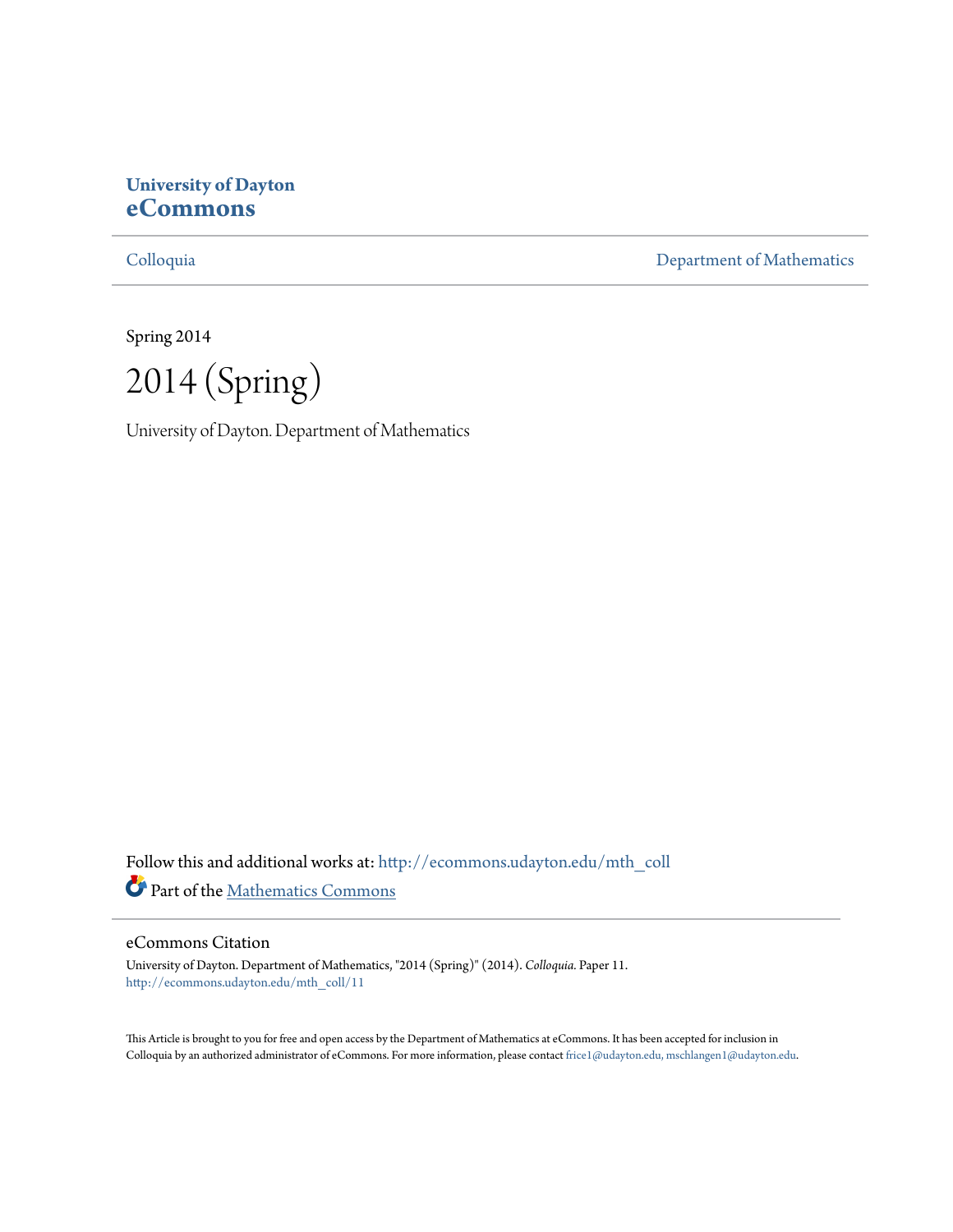| Date                           | <b>Speaker and Title</b>                                                                                                                         | <b>Time/Location</b> |
|--------------------------------|--------------------------------------------------------------------------------------------------------------------------------------------------|----------------------|
| Thursday, Jan<br>23            | Matthew DeVilbiss, University of Dayton<br>Finding the Grundy Number of line graphs                                                              | $3:00$ PM, SC<br>323 |
| 30                             | Thursday, Jan Charlie Suer, University of Louisville<br>Extending the PC-Tree Algorithm to the Torus                                             | 3:00 PM, SC<br> 323  |
| Thursday,<br>Feb 6             | Paul Eloe, University of Dayton<br>Variation of parameters and fractional difference equations                                                   | $3:00$ PM, SC<br>323 |
| Thursday,<br>Feb <sub>13</sub> | Jonathan Brown, Kansas State University<br>The center of rings associated to directed graphs                                                     | 3:00 PM, SC<br> 323  |
| 18                             | Tuesday, Feb Edward Hanson, Williams College<br><b>Characterization of Leonard Pairs</b>                                                         | $3:00$ PM, SC<br>323 |
| Thursday, Feb<br>20            | Jean Nganou, University of Oregon<br>A Stone type duality between profinite MV-algebras and<br>multisets                                         | $3:00$ PM, SC<br>323 |
| Thursday,<br>Mar 13            | Muhammad Islam, University of Dayton<br>Bounded, asymptotically stable and $L1$ solutions of Caputo<br>fractional differential equations         | $3:00$ PM, SC<br>323 |
| Thursday,<br>Mar 20            | Paul Eloe, University of Dayton<br>A boundary value problem for a fractional differential equation                                               | 3:00 PM, SC<br>323   |
| Thursday,<br>Mar 27            | Tamer Oraby, University of Cincinnati<br>Modeling parental acceptance of vaccination for paediatric<br>infectious diseases                       | $3:00$ PM, SC<br>323 |
| Tuesday,<br>Apr 22             | Min Chen, University of Dayton<br>Implementation of A Numerical Scheme for Pricing European<br>Options in Regime-Switching Jump Diffusion Models | 3:00 PM, SC<br>323   |
| Tuesday,<br><b>Apr 22</b>      | Mashael Alshammari and Shahah Almutiri, University of<br>Dayton<br><b>Exponential Stability In Finite Delay Difference Equations</b>             | 3:30 PM, SC<br>323   |
| Thursday,<br>Apr $24$          | Eric Gerwin, University of Dayton<br>An in depth look at random number generation                                                                | 3:00 PM, SC<br>323   |
| <b>Friday, Apr</b><br>25       | Jessica Steve, University of Dayton<br>A comparison of stepwise regression and regression trees for<br>model selection                           | $3:00$ PM, SC<br>323 |

### **Abstracts of the Colloquium talks: Spring 2014**

# **Finding the Grundy Number of line graphs**

Matthew DeVilbiss

**Abstract:** A Grundy edge‐coloring of a graph is a proper (adjacent edges get different colors) assignment of positive integers to the edges of the graph such that if an edge is colored (assigned)  $c > 1$ , then the edge is adjacent to edges of all the colors  $1, \cdots, c_1$  . The edge-Grundy number of a graph  $G$ (denoted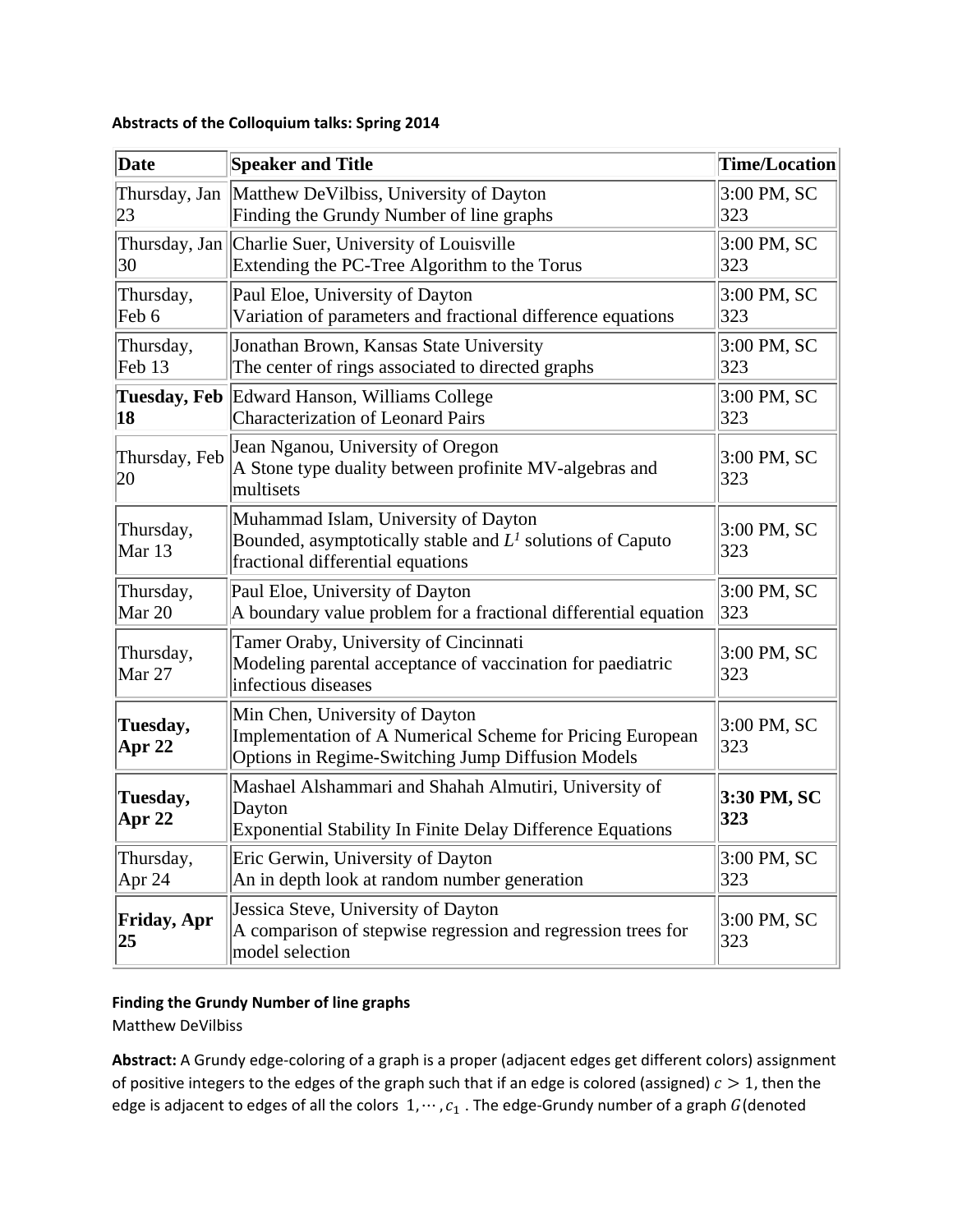$\Gamma'(G)$ ) is the largest positive integer appearing on an edge of the graph, among all the colors appearing on all the Grundy edge‐colorings of the graph. The practical significance of this number is its function as an index of a worst possible outcome during online or greedy proper colorings of the graph; such colorings are useful in scheduling. In this work we determine the edge-Grundy numbers of  $G$  in a number of cases including the complete graphs, the complete bipartite graphs, the hypercubes, the grids, the regular complete multi‐partite graphs, and give bounds on edge‐Grundy numbers of some non‐regular complete multi‐partite graphs.

### **Extending the PC‐Tree Algorithm to the Torus**

# Charlie Suer

Abstract: Planar graphs have been well studied and there are many linear-time algorithms for determining if a given graph is planar. In particular, The PC‐Tree Algorithm of Shih and Hsu (1999) is a practical planarity algorithm that provides a plane embedding of the given graph if it is planar and a Kuratowski subdivision otherwise. The torus and toroidal graphs are less understood, so we discuss extending the PC‐Tree Algorithm to a polynomial‐time toroidality algorithm. As a proof‐of‐concept, we show how to accomplish this for  $K_{13,3}$ . free graphs. We will also consider connections to other areas such as Graph Minors Theory and the Kuratowski Cover Number. Possible applications of this research in Computer Science and Chemistry will be discussed.

### **Variation of parameters and fractional difference equations**

# Paul Eloe

**Abstract:** We consider a discrete, fractional analogue of the standard ordinary differential equation,  $y''(t) - y(t) = f(t)$ , and construct a variation of parameters formula to solve the discrete, fractional problem. The talk is self‐contained. The variation of parameters technique for ordinary differential equations is revisited and the basic definitions of fractional differences are provided.

# **The center of rings associated to directed graphs**

# Jonathan Brown

**Abstract:** In 2005 Abrams and Aranda Pino began a program studying rings constructed from directed graphs. These rings, called Leavitt Path algebras, generalized the rings without invariant basis number introduced by Leavitt in the 1950's. Leavitt path algebras are the algebraic analogues of the graph  $C*$ - algebras and have provided a bridge for communication between ring theorists and operator algebraists. Many of the properties of Leavitt path algebras can be inferred from properties of the graph, and for this reason provide a convenient way to construct examples of algebras with a particular set of attributes. In this talk we will explore how central elements of the algebra can be read from the graph.

# **Characterizations of Leonard Pairs**

### Edward Hanson

**Abstract**: Leonard pairs are pairs of linear transformations that act on each other's eigenspaces in an irreducible tridiagonal fashion. They are related to distance‐regular graphs, Lie algebras, and the Askey scheme of orthogonal polynomials. In this talk, we will motivate these connections and discuss some recent characterization results.

# **A Stone type Duality between profinite MV‐algebras and multisets**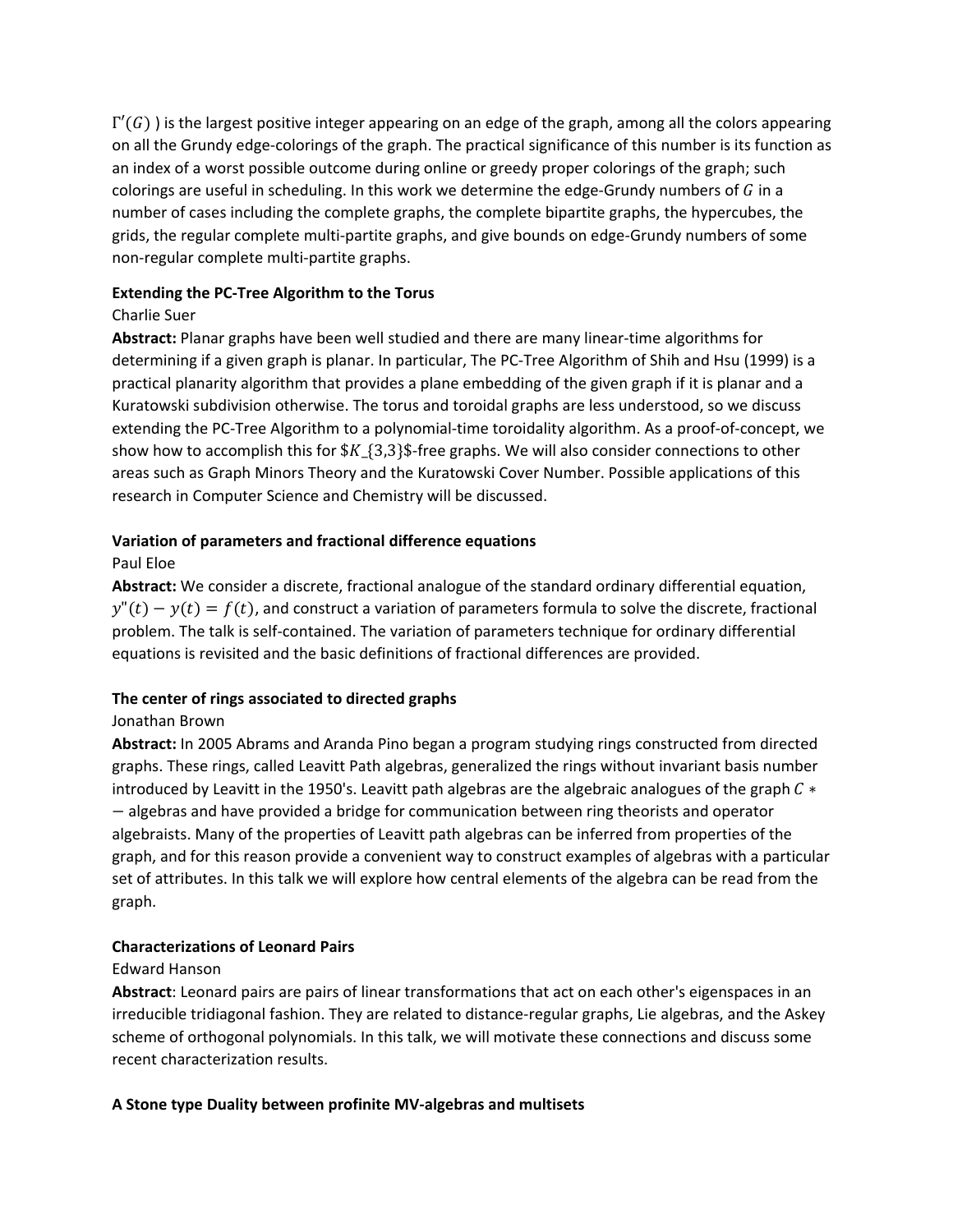#### JEAN B NGANOU

**Abstract:** MV‐algebras were introduced by C. Chang (1958) as the algebraic counterpart of Lukasiewicz many‐value logic. MV‐algebras play for the Lukasiewicz many‐value logic the same role that Boolean algebras play for the two‐value logic. Undoubtably, one of the most important theorem on MV‐algebras due to Mundici is the equivalence between MV‐algebras and Abelian lattice‐ordered groups with strong units. The talk will start with the basic definitions, important examples of MValgebras, and a brief description of the equivalence cited above. Profinite algebras are very important objects and understanding these in various categories has proven to be crucial in several important settings. Most likely, the best known examples are in number theory, where the ring of p-adic integers can be constructed as the inverse limit of the finite rings  $\mathbb{Z}/p^n\mathbb{Z}$ . An equally popular example comes from the theory of infinite Galois theory, where the Galois group of infinite Galois extensions can be expressed as inverse limits of finite Galois groups. The main focus of the talk will be presenting my recent results about profinite MV‐algebras and their equivalence (of Stone type) to multisets. First, we shall completely characterize the profinite MV-algebras and obtained that they are eaxctly products of finite Lukasiewicz chains. Multisets are defined in combinatorics as pairs  $(X, \sigma)$ , where X is a set and  $\sigma : X \to Y$ N assigning to each x its multiplicity  $\sigma(x)$ . The main result is that the category M of multisets is dually equivalent to the category ℙ of profinite MV-algebras and homomorphisms that reflect principal maximal ideals.

I will end the talk by describing my ongoing joint work with E. Marra on pro‐ finitely presented MV‐ algebras, a significantly more complex class of algebras than profinite ones.

# **Bounded, asymptotically stable, and solutions of Caputo fractional differential equations** Muhammad Islam

**Abstract:** The existence of bounded solutions, asymptotically stable solutions, and  $L^1$  solutions of a Caputo fractional differential equation has been studied in this paper. The results are obtained from an equivalent Volterra integral equation which is derived by inverting the fractional differential equation. The kernel function of this integral equation is weakly singular and hence the standard techniques that are normally applied on Volterra integral equations do not apply here. This hurdle is overcome using a resolvent equation and then applying some known properties of the resolvent. In the analysis Schauder's fixed point theorem and Liapunov's method have been employed. The existence of bounded solutions are obtained employing Schauder's theorem, and then it is shown that these solutions are indeed asymptotically stable. Finally, the  $L^1$  properties of solutions are obtained using Liapunov's method.

### **A boundary value problem for a fractional differential equation**

### Paul Eloe

Abstract: We will consider a two-point boundary value problem for a Riemann-Liouville type fractional differential equation. The talk is intended as an introduction so definitions and concepts will be given so the talk is self-contained. A particular Banach space is constructed so that wellknown results about positive operators on Banach spaces can be applied.

# **Modeling parental acceptance of vaccination for paediatric infectious diseases**

Tamer Oraby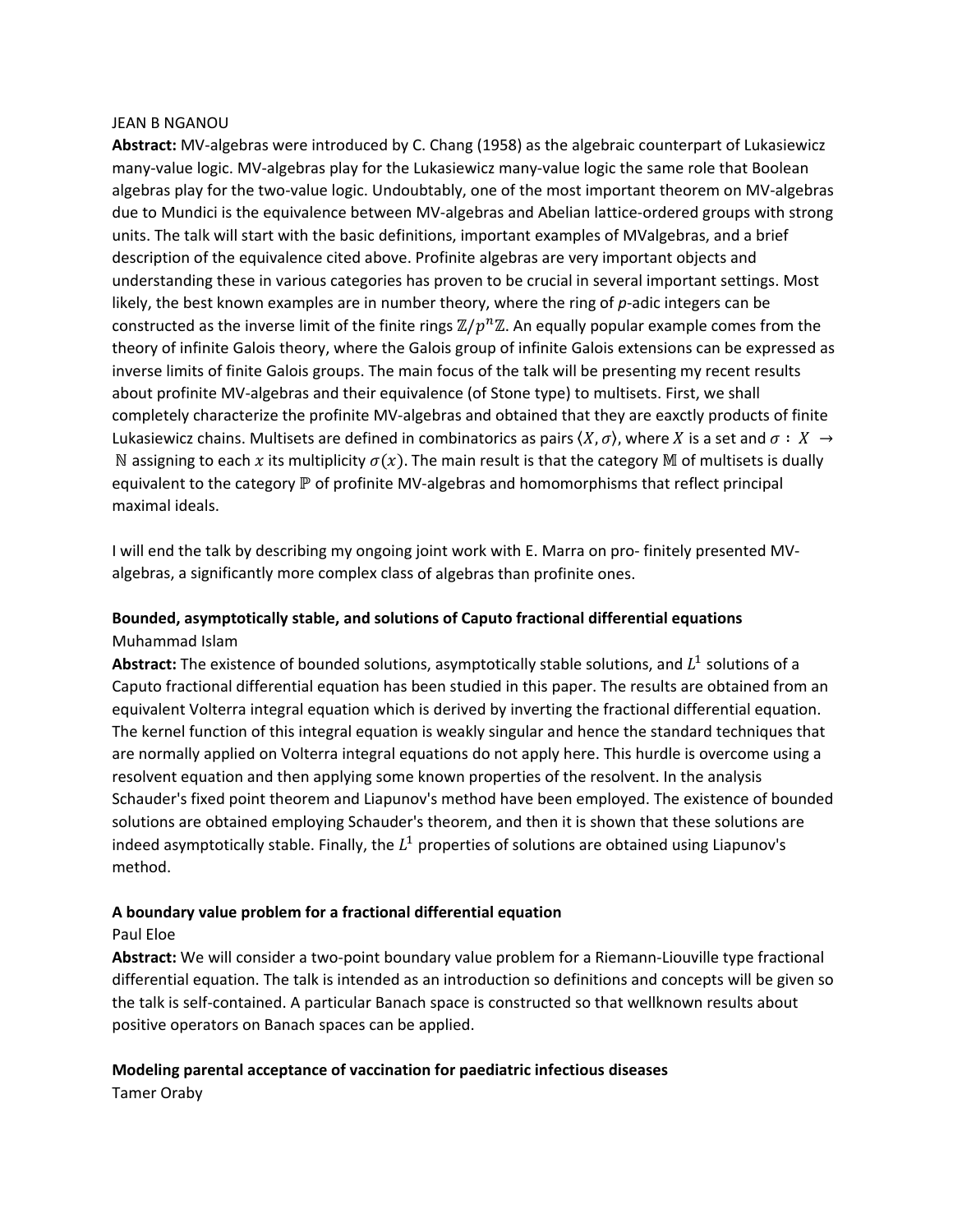**Abstract:** In this talk, I am going to present a mathematical model of vaccine acceptance based on evolutionary game theory and disease modeling in which parents choose between vaccination and non‐ vaccination strategies by comparing their payoffs which involve perceived probability of infection and risk of vaccination. By incorporating social norms into the model, we found that it better fits pertussis vaccination rate and incidence data of the UK in 1967‐ 2010, a period that has witnessed the DTP vaccine scare. Contrary to previous models, our model explains the widely observed phenomenon of attaining high levels of vaccine uptake in voluntary vaccination campaigns. Further model analyses and simulations reveal interesting dynamical behaviors of the ODE system depicting the vaccination behavior and disease incidence, e.g. exhibition of bi-stability regions. That bi-stability reveals that, depending on the context, social norms can either support or hinder immunization goals. This talk is based on a joint work with Professor Chris T. Bauch (University of Waterloo) which has recently appeared in Proc. R. Soc. B (2014).

# **Implementation of A Numerical Scheme for Pricing European Options in Regime Switching Jump Diffusion Models**

### Min Chen

Abstract: A numerical scheme is implemented and examined in this project for pricing European options in a regime-switching jump diffusion model where the regime-switching is modeled by a continuoustime Markov chain with finite number of states. In this case, European option prices are calculated by numerically solving a system of partial integro-differential equations (PIDEs). We used the numerical scheme to calculate European put prices. Numerical results are reported.

#### **Exponential Stability In Finite Delays Difference Equations**

Shaha Almutiri, Mashael Alshammari

**Abstract:** We use Lyapunov functionals to obtain sufficient conditions that guarantee exponential stability of the zero solution the multiple delays difference equation

$$
x(t + 1) = a(t)x(t) + \sum_{j=1}^{k} b_j(t)x(t - h_j)
$$

The highlight of the paper is relaxing the condition  $|a(t)| < 1$ . We will provide an example, in which we show that our theorems provide an improvement of some of the recent literature.

#### **An in depth look at random number generation**

Eric Gerwin

**Abstract:** For hundreds of years, random numbers have been an integral part of numerous studies incorporating a variety of disciplines. However, many simply take the idea of "randomness" for granted and fail to take a deep look at the underlying theory. In this paper, we will look at a brief history of random number generation and look at commonly used random number generators. We will study more in depth the most common random number generator, the linear congruential random number generator. From this generator, we will sketch the proof of how to achieve maximum period length through number theory results. We will also list a survey of various tests used for randomness, taking an in depth look at two tests. Using these two tests, we will see how period length affects the randomness of our sequence.

#### **A comparison of Stepwise Regression and Regression Trees for Model Selection**